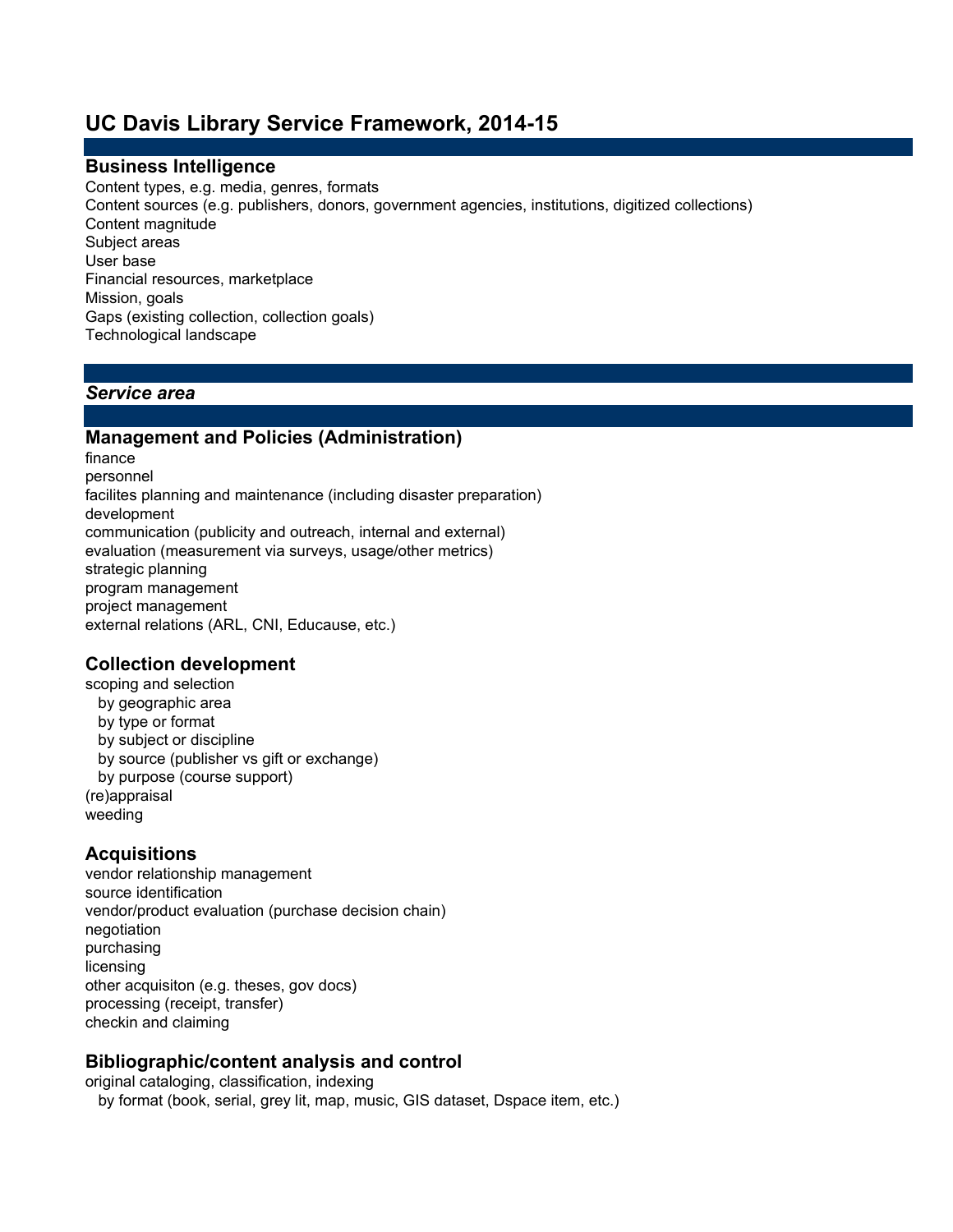by source (e.g. shelf ready, gov docs) by standard (MARC, EAD, FGDC, DDI, VRA, DC, etc.) copy cataloging authority control subject analysis and control catalog data loading and processing (Barton, OCLC) classification and shelflisting e-resource loading and maintenance (SFX, EZProxy, Dspace, GIS, VDC, visual images)

### **Circulation**

physical checkin/checkout patron relations (e.g. fine collection, help) ILL and ILB document delivery (printing, photocopying, digitizing) reserves by subject by format (e.g. print and digital)

#### **Collection maintenance and preservation**

reprographic services (microfilming, digitizing) binding physical preparation for storage and use shelving and physical arrangement physical security and inventory control physical preservation physical archive and special collection processing records management by format (e.g. electronic or print) digital data curation digital preservation

#### **User services**

Orientation and Instruction by group (e.g. course or lab) by type (e.g. catalog, database) by format (e.g. bioinformatics) Reference and research help by location (e.g. physical, online) by mode (e.g. real-time phone or online user guide) Discovery interfaces Website development, maintenance user interface usability testing scholarly publishing consulting by tool (e.g. citation management, Dspace) by source (Barton, Vera, DSpace, Dome, GIS, VDC, MIT research portal) Personal information management and publishing tools (Citeline)

#### **Information technology**

vendor contract and SLA negotiation user management (e.g. authentication and authorization) network and server administration and security